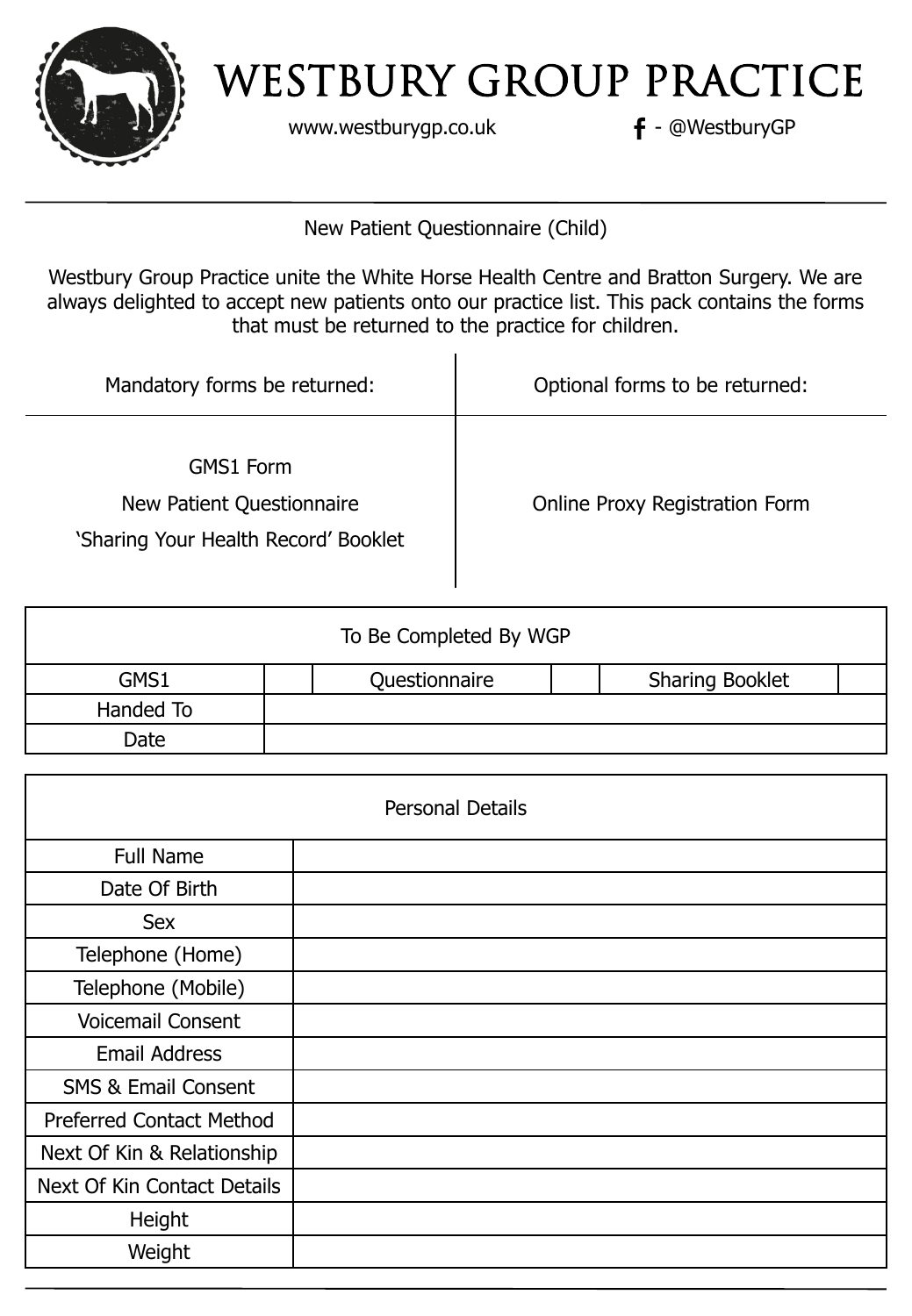

www.westburygp.co.uk **f** - @WestburyGP

#### New Patient Questionnaire (Child)

|                       |             |  | <b>Ethnic Origin</b> |         |              |  |
|-----------------------|-------------|--|----------------------|---------|--------------|--|
| White                 | Indian      |  | <b>Black African</b> | Chinese | Pakistani    |  |
| Vietnamese            | Bangladeshi |  | Caribbean            | Other   | Confidential |  |
| First Spoken Language |             |  |                      |         |              |  |

|                 |              | Nominated Pharmacy |          |            |  |
|-----------------|--------------|--------------------|----------|------------|--|
| <b>Shaunaks</b> | <b>Boots</b> | Lloyds             | Preddy's | Dispensary |  |
| Other           |              |                    |          |            |  |

| <b>Parental Details</b> |                  |  |  |  |
|-------------------------|------------------|--|--|--|
|                         | <b>Full Name</b> |  |  |  |
|                         | Date Of Birth    |  |  |  |
| Mother                  | Address          |  |  |  |
|                         | Telephone        |  |  |  |
|                         | <b>Full Name</b> |  |  |  |
|                         | Date Of Birth    |  |  |  |
| Father                  | Address          |  |  |  |
|                         | Telephone        |  |  |  |
|                         | <b>Full Name</b> |  |  |  |
| Carer                   | Date Of Birth    |  |  |  |
|                         | Address          |  |  |  |
|                         | Telephone        |  |  |  |

| School Information             |  |  |  |
|--------------------------------|--|--|--|
| <b>Present School</b>          |  |  |  |
| Previous Schools               |  |  |  |
| <b>Previous Health Visitor</b> |  |  |  |
| <b>Previous School Nurse</b>   |  |  |  |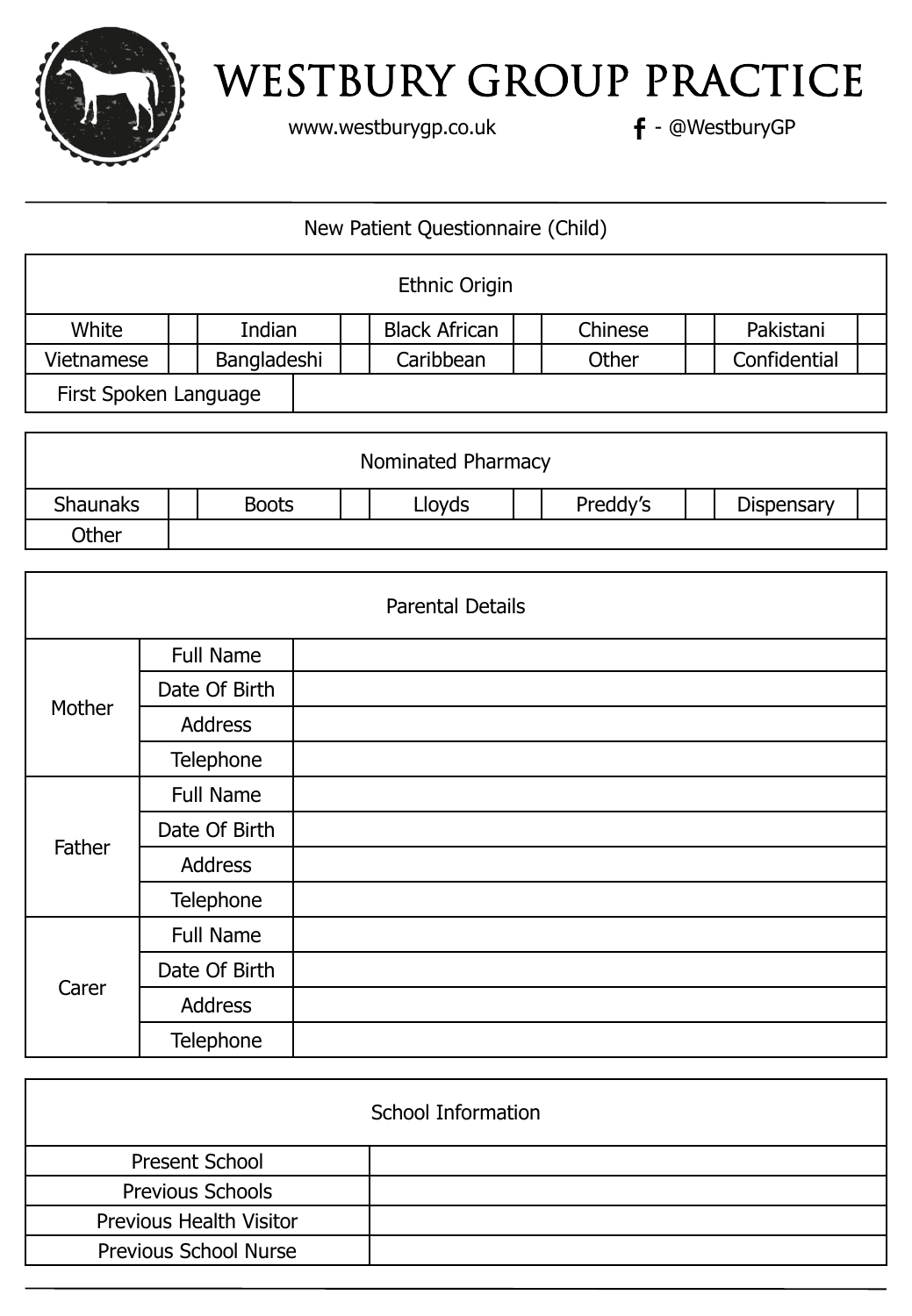

www.westburygp.co.uk **f** - @WestburyGP

#### Proxy Access To Online Services

Patient Declaration If the patient does not have capacity to consent to grant proxy access and is considered by the practice to be in the patient's best interest this section of the form may be omitted. I give permission to my GP practice to give the following people proxy access to the online services as indicated below. I reserve the right to reverse any decision I make in granting proxy access at any time. I understand the risks of allowing someone else to have access to my health records. I have read and understand the information leaflet provided by the practice. Full Name Date Of Birth Address **Signature** Date

| Request Access (Please Tick)       |  |  |  |
|------------------------------------|--|--|--|
| <b>Booking Appointments</b>        |  |  |  |
| <b>Requesting Medication</b>       |  |  |  |
| <b>Summary Care Record Access</b>  |  |  |  |
| Detailed Coded Record Access       |  |  |  |
| <b>Full Clinical Record Access</b> |  |  |  |